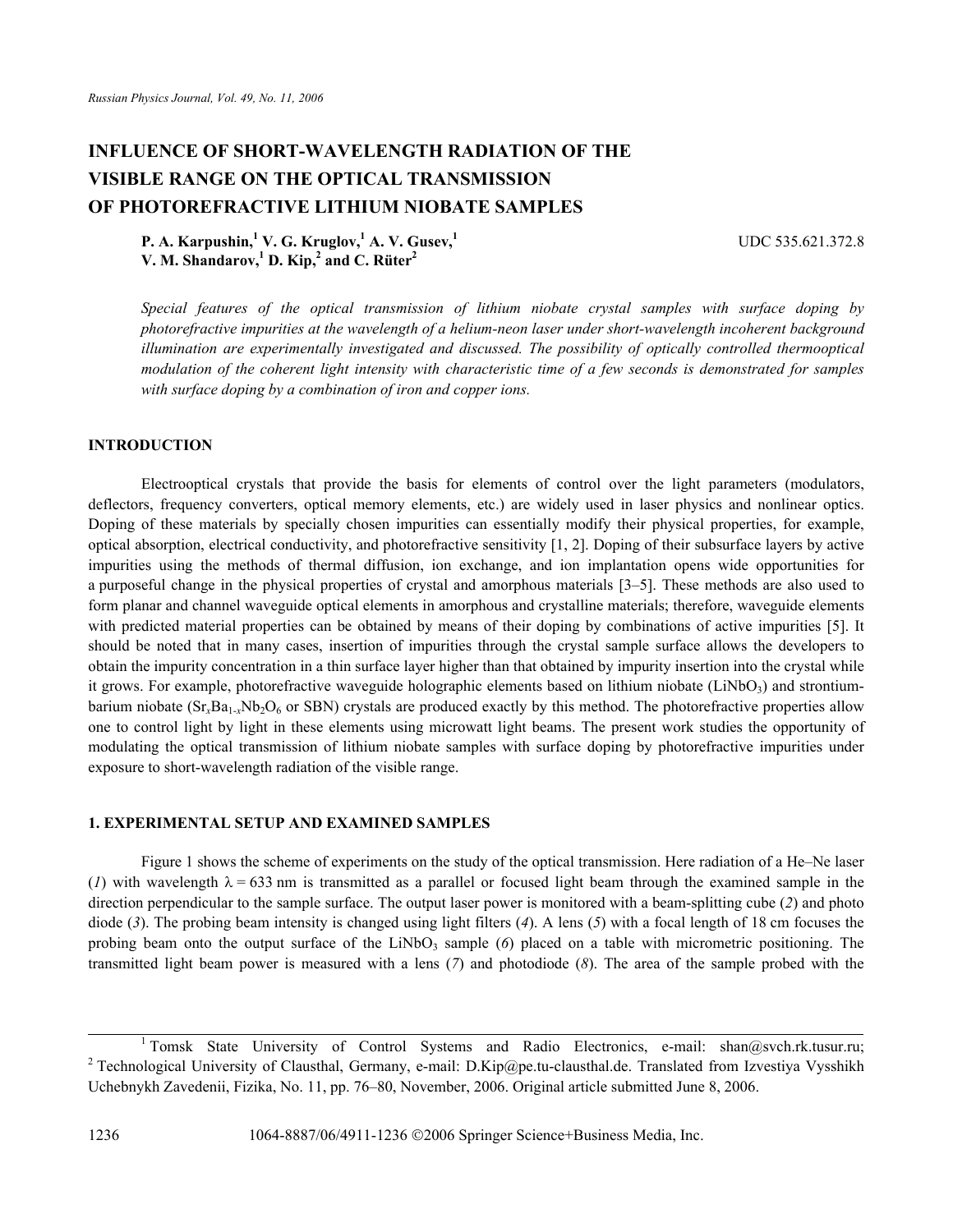

Fig. 1. Scheme of the experiment on the study of the optical transmission of samples comprising He-Ne laser *1*, beam-splitting cube *2*, photo diode *3*, optical filter *4*, focusing lens *5*, examined sample *6*, imaging lens *7*, photodiode *8*, light-emitting diode *9*, and thermometer *10*.

coherent light beam is additionally illuminated by incoherent short-wavelength radiation of a light-emitting diode (*9*) with a wavelength of 470 nm. A thermometer (*10*) measures the temperature near the sample.

In this work, LiNbO<sub>3</sub> crystal samples of *X*- and *Y*-cut shaped as plates with thicknesses from 1.5 to 3 mm and optically polished surfaces were investigated. The subsurface layers of different samples were doped by titanium (Ti), iron (Fe), copper (Cu), and Ti + Cu and Fe + Cu combinations. Thermal diffusion of impurities from the films deposited on the sample surface by the method of vacuum sputtering was used for doping. The diffusion occurred in an air or argon atmosphere at temperatures of 900–1000ºС for Cu and 1000ºС for Ti and Fe. The depth of impurity diffusion in different samples was  $\sim$ 3 μm for Ti and ranged from 20 to 50 μm for Fe and from 50 to 200 μm for Cu.

#### **2. EXPERIMENTAL RESULTS**

Coherent He–Ne-laser radiation was used in our experiments to measure the optical transmission of the samples determined by the ratio of the transmitted light power  $P_{tr}$  to the power of the probing beam. In this case, measurements are influenced by the interference effects caused by light reflection from the input and output planes of the sample as well as by losses on the light absorption. The phase shift between the interfering beams changes with the sample thickness and the refractive index of the material, and the ratio of the beam amplitudes depends on the optical absorption in the volume or in the doped region. In the photorefractive materials, the nonlinear optical effects can contribute to the optical transmission of actual samples. According to  $[2]$ , the extraordinary refractive index change in the illuminated region of LiNbO<sub>3</sub>: Fe and LiNbO<sub>3</sub>: Cu can be as great as  $10^{-4}-10^{-3}$ . In LiNbO<sub>3</sub> crystals doped by combinations of photorefractive impurities, the lightinduced variations of the optical absorption are also possible [6]. The interference effects allow the sensitivity of experimental methods of investigating these phenomena to be increased significantly.

The results shown in Fig. 2 illustrate the strong spatial dependence of the optical transmission for probing of two samples by an extraordinary polarized light beam with a diameter of 100  $\mu$ m. The transmitted power  $P_{tr}$  for them varied almost periodically owing to slightly nonparallel or nonplanar sample surfaces. In addition, Fig. 2*a* illustrates essential influence of the sample temperature on the local value of the optical transmission. It can be seen that at some points of the sample, the temperature change by  $\sim$ 3°C causes the  $P$ <sub>tr</sub> value to change from maximum to minimum level.

To elucidate a possible influence of the photorefractive effect on the optical transmission, we investigated its spatial dependence under illumination of a local region of the LiNbO3: Fe: Cu sample by the probing laser beam with a diameter of 100 μm and intensity of ~1.3 W/cm<sup>2</sup>. The depth of Fe diffusion into the sample was 25 μm, and that of Cu diffusion was 170 μm. Results of these experiments are illustrated by Fig. 3. The sample here was exposed to the probing beam at the point with coordinate *z* = 2 mm for 60 min. This resulted in a sharp change of the optical transmission near the given point. These optically induced inhomogeneities were stored in crystals within at least several days. Additional investigations demonstrated that the induced optical inhomogeneity was caused by the photorefractive properties of the subsurface regions of the sample, because this effect was not observed in undoped samples even when the exposure time was several hours.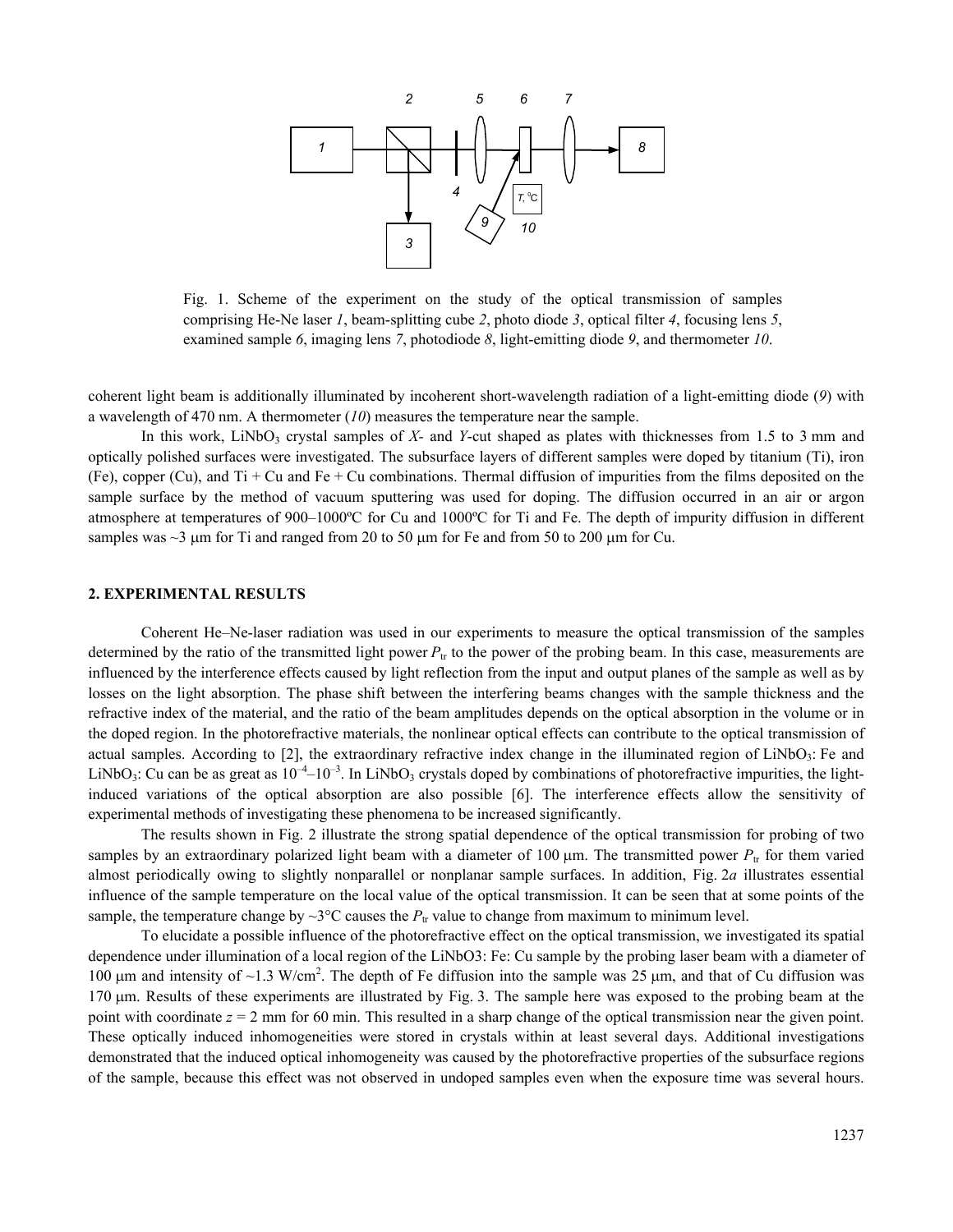

Fig. 2. Dependences of the normalized optical power of the transmitted beam on the spatial coordinate for probing of two samples at different points separated along the optical axis. The sample temperature (Fig. 2*а*) was 18 (curve *1*), 20 (curve *2*), and 21°C (curve *3*).



Fig. 3. Spatial dependences of the normalized optical power transmitted through the LiNbO<sub>3</sub>: Fe: Cu sample before (curve *1*) and after exposure to the probing beam (curve *2*).

When a nonlinear lens is induced in the doped layer, the phase change of the probing light beam is determined by the expression  $\Delta \varphi = -4\pi \cdot \Delta n \cdot L/\lambda$ , where  $\Delta n$  specifies changes in the refractive index, and L is the effective thickness of the lens. Setting  $Δn = 10^{-4}$ ,  $λ = 0.63$  μm, and  $L = 150$  μm we obtain  $Δφ ≈ π/10$ . This phase change is essential for interference of the light beams. To exclude the influence of the photorefractive effect in our experiments, we used probing beams with lower intensity, and the exposure time did not exceed 5 s for each individual measurement.

It is well known that nonlinear bleaching effects in LiNbO3: Fe: Cu crystals are observed under exposure to shortwavelength radiation [7]. This is of great interest for optical fixing of photorefractive holographic gratings to provide the opportunity of their nondestractive readout [8]. We experimentally investigated the influence of incoherent radiation with wavelength  $\lambda = 470$  nm (commercially available light-emitting diodes with luminous intensity of about 20 cd) on the optical transmission of the LiNbO<sub>3</sub>: Fe: Cu, LiNbO<sub>3</sub>: Ti: Cu, and LiNbO<sub>3</sub>: Ti samples. The light intensity in the probing beam was ~0.3 W/cm<sup>2</sup>, and the average intensity of incoherent background illumination was ~3 mW/cm<sup>2</sup>.

Figure 4 shows time dependences of the normalized transmitted optical power for two points of the LiNbO<sub>3</sub>: Fe: Cu sample when the background illumination was switched on and off. The diffusion depths for Fe and Cu in this sample were 50 μm. The points probed lie at different slopes of the *P*tr(*z*) dependence shown in Fig. 2*b*. Measurements were carried out with a period of 10 s. It can be seen that the maximum rate of transmission change is observed at the initial moments of time after switching on incoherent background illumination. The relaxation of the induced optical inhomogeneity occurs within 20–40 s. Investigations at different points of the sample demonstrated that the induced optical inhomogeneities affect the radiation phase, and their time dependences allow the photorefractive effect to be excluded from the possible mechanisms responsible for the observed phenomena. It was revealed that the background illumination affects the optical transmission only for samples doped by Cu, and the rate of response change depends on the concentration and depth of Cu diffusion.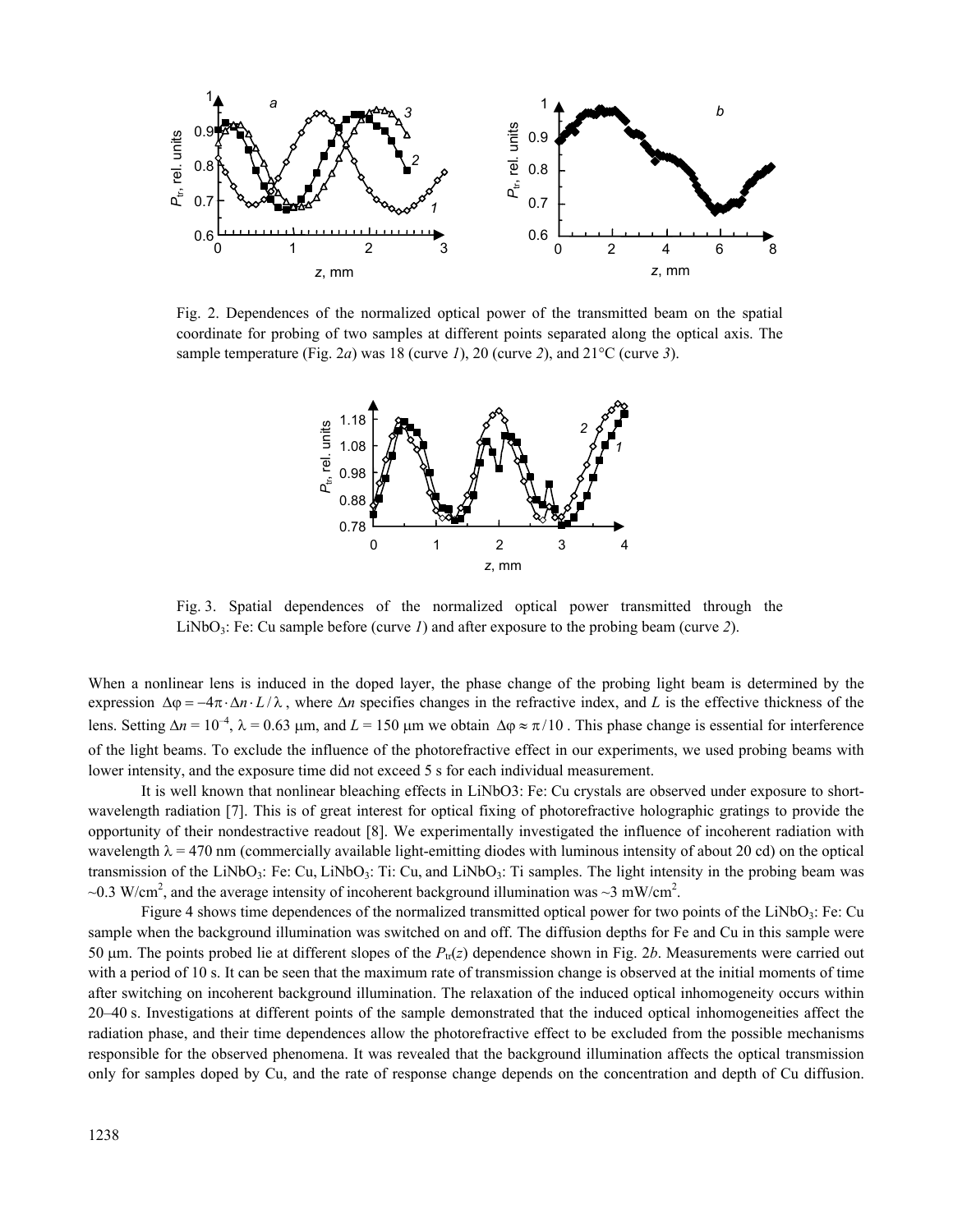

Fig. 4. Time dependences of normalized transmitted optical power at different points of the LiNbO3: Fe: Cu sample upon exposure to background illumination (black symbols illustrate the period over which the background illumination was switched on).

Fig. 5. Time dependences of transmission of the LiNbO<sub>3</sub>: Fe: Cu samples. Here curve *l* is for the sample with diffusion depths of 25 and 170 μm for Fe and Cu, respectively (background illumination at  $t > 28$  s) and curve 2 is for the sample with diffusion depths of 50  $\mu$ m for Fe and Cu, respectively (background illumination at *t* > 25 s).

Thus, Fig. 5 shows the time dependence of optical transmission for two LiNbO<sub>3</sub>: Fe: Cu samples under incoherent background illumination. Curve *1* here is for the sample with diffusion depths of 25 μm for Fe and 170 μm for Cu (background illumination was switched on at *t* = 28 s). Curve *2* characterizes the sample with diffusion depths of 50 μm for Fe and 50 μm for Cu (background illumination was switched on at *t* = 25 s). It can be seen that the maximum rate of response change is observed for the sample with Cu diffusion depth of 50 μm, and the characteristic time of its change is 3– 4 s. We explain the response variations in curve *2* before switching on the background illumination by the influence of the ambient temperature because samples were not thermally stabilized in our experiment.

The results of our investigations allow us to conclude that the basic mechanism of variations of the optical transmission for the photorefractive samples under short-wavelength background illumination is the thermooptical effect in the doped region. It is well known that incorporation of Cu results in a significant increase in the  $LiNbO<sub>3</sub>$  optical absorption in the short-wavelength region of the visible spectrum [1]. The temperature of the illuminated region increases under exposure to radiation with  $\lambda = 470$  nm, and the thermooptical effect changes the refractive index in the doped layer. According to [9], the temperature gradient of the LiNbO<sub>3</sub> extraordinary refractive index is  $dn_e/dT \approx -7.10^{-5}$  1/°C; therefore, the temperature change by a few fractions of a degree in the layer with a thickness of several tens of micrometers results in a noticeable variation of the intensity of light transmitted through the sample.

The conclusion about the dominant contribution of the thermooptical effect is also confirmed by experiments in which the examined samples were illuminated during several tens of minutes. The results obtained in one of the experiments are shown in Fig. 6. In this case, the coherent beam probed the LiNbO<sub>3</sub>: Fe: Cu sample at the point with a maximum transmission. Within 10 min after switching on the background illumination  $(t = 600 \text{ s})$ , the transmission reached its minimum value; then it increased again. Analogous results were obtained for all examined LiNbO3: Fe: Cu samples. The observed variations of the optical transmission resulted from continuous heating of the doped region of the sample due to partial absorption of background illumination and the heat exchange between this region and the sample volume in which the optical absorption was much lower.